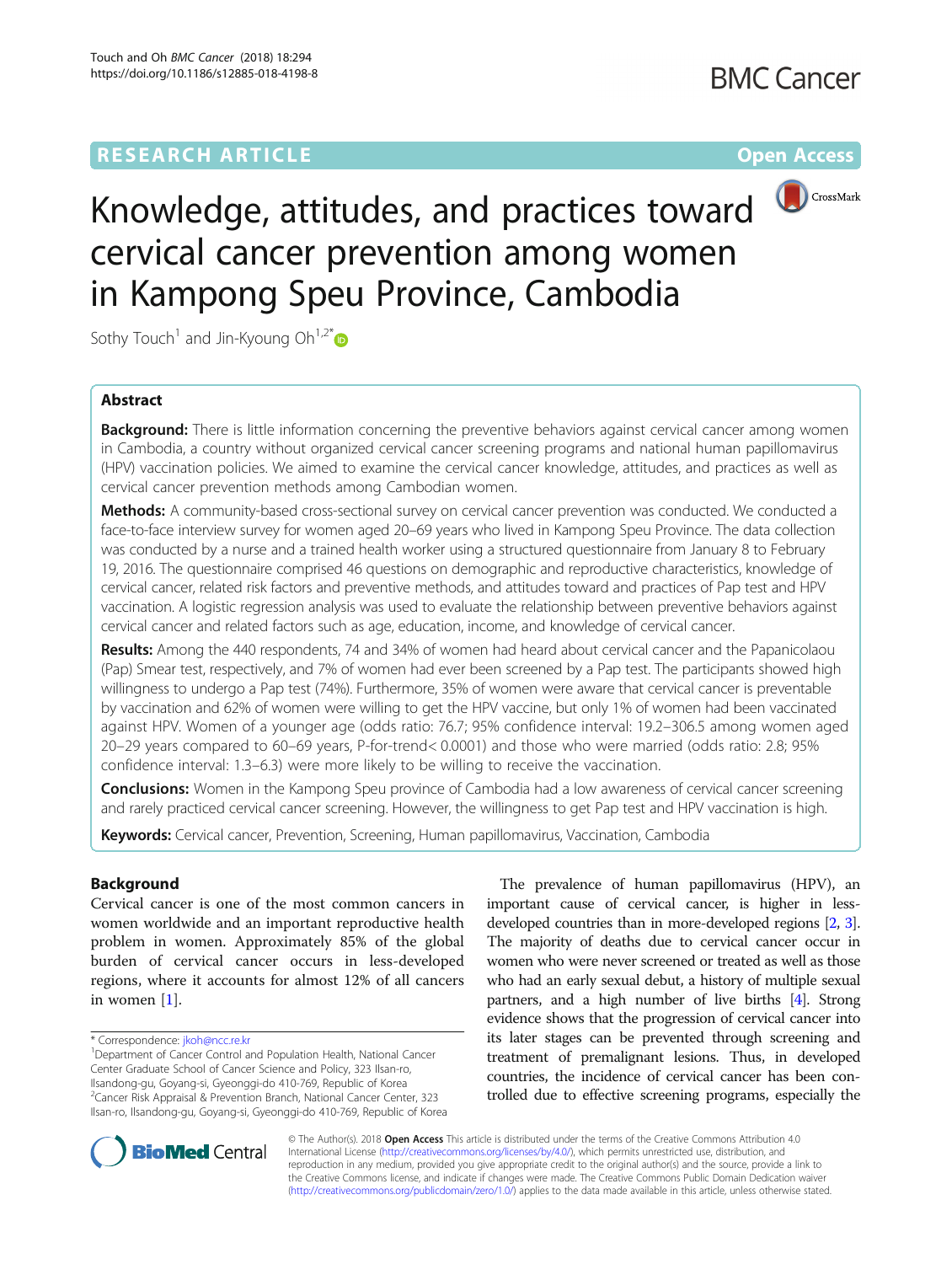systematic use of the Papanicolaou (Pap) smear test for identifying premalignant changes in the cervix [[5](#page-7-0)]; however, in many developing countries, screening services are lacking or are poorly accessible for the majority of the population [[6](#page-7-0)]. In Cambodia, a country with medium human development [[7](#page-7-0)], cervical cancer is the most-common cause of cancer in women. There is no data registry for cancer in Cambodia, the cancer incidence and mortality rates are estimated from those of neighboring countries or registries in the same area (i.e., Vietnam and Thailand) [[8](#page-7-0)]. In 2012, the age-standardized incidence and mortality rate of cervical cancer were 23.8 and 13.4, respectively, rates that are 3 times higher than those in Singapore [\[9\]](#page-7-0). The majority of women affected with cancer in Cambodia present to the clinic/hospital with an incurable advanced clinical stage of disease, which often has a very poor prognosis, eventually resulting in death [\[10\]](#page-7-0). In Cambodia, there are no quality data on the cancer burden and no systematic cervical cancer-screening programs and national or governmental HPV vaccination policies [\[11\]](#page-7-0). Furthermore, there is little information available on the preventive behaviors against cervical cancer among women in Cambodia.

Therefore, this study aimed to investigate the knowledge, attitudes, and practices (KAP) toward cervical cancer screening and HPV vaccination by conducting a KAP survey in a rural area in Cambodia.

#### Methods

#### Study participants

A community-based cross-sectional KAP survey on cervical cancer prevention was conducted for women aged 20–69 years in Kampong Speu Province, Cambodia, between January 8 and February 19, 2016. Kampong Speu is a rural area located in the southwestern part of Cambodia with 8 districts: Aural, Baset, Chbar Mon, Kong Pisei, Phnom Srouch, Samraong Tong, Thpong, and Udong. Most people living in Kampong Speu belong to the low- and middle-income groups, and the main economic activities in the province are agriculture and industry. For each district, we aimed to interview an equal number of participants in each age category (i.e., 20–29, 30–39, 40–49, 50–59, and 60–69 years). In each district, streets were chosen at random and houses were visited sequentially until the predetermined number of surveys was completed. A face-to-face interview survey of female household members was conducted by trained interviewers using a structured questionnaire. We developed the KAP questionnaire to use in this study. An English version of the questionnaire was developed and it was translated into Khmer version. The English and Khmer versions of the questionnaire were pre-tested in a small group of women before survey to validate and modify the questionnaire. Women who had a hysterectomy or a history of cancer as well as women who were

not mentally fit to answer the questions were excluded from the survey. After excluding 5 women who were not eligible for the survey among 445 in total contacted women, 440 women completed the interview. All study participants provided written informed consent before the survey. This study was approved by the National Ethics Committee for Health Research in Cambodia.

#### Measures

The questionnaire comprised 46 questions on demographic and reproductive characteristics, knowledge of cervical cancer, related risk factors and preventive methods, and attitudes toward and practices of Pap test and HPV vaccination. Demographic characteristics included age, education level, occupation, family monthly income, and marital status. Reproductive characteristics included number of children, family history of cervical cancer, history of sexually transmitted diseases and contraceptive use, number of sexual partners, and smoking and alcohol habits. In addition, knowledge of cervical cancer and related risk factors, Pap test, HPV vaccination, source of information, and health-seeking behavior were also measured. To understand women's attitudes and practices, questions focusing on 5 concepts were adapted from the Health Belief Model: perceived severity, perceived susceptibility, perceived benefits, perceived barriers, and cues to action.

For data collection through the survey, most of the questions were close-ended, i.e., the responses were limited to "Yes," "No," and "I do not know," and some questions had multiple-choice responses. To obtain additional opinions, open-ended questions were also used. The responses to the open-ended questions were categorized into the most relevant pre-existing choices.

#### Statistical analysis

Categorical variables are presented as numbers or percentages. Differences in distribution were identified using the Pearson chi-square test. A logistic regression analysis was used to evaluate the relationship between preventive behaviors (i.e., Pap test or HPV vaccination) against cervical cancer and related factors such as age, education, income, and knowledge of cervical cancer. Odds ratios (ORs) and 95% confidence intervals (CIs) were also calculated. All analyses were carried out using SAS (version 9.3; SAS Institute, Cary, NC).

#### Results

Table [1](#page-2-0) shows the socio-demographic and reproductive characteristics of the respondents. Among the respondents, most women had a low education level (75% with no education or primary school education), worked as a farmer or in fisheries (41%), and earned a low or modest level of income (93% with monthly family income under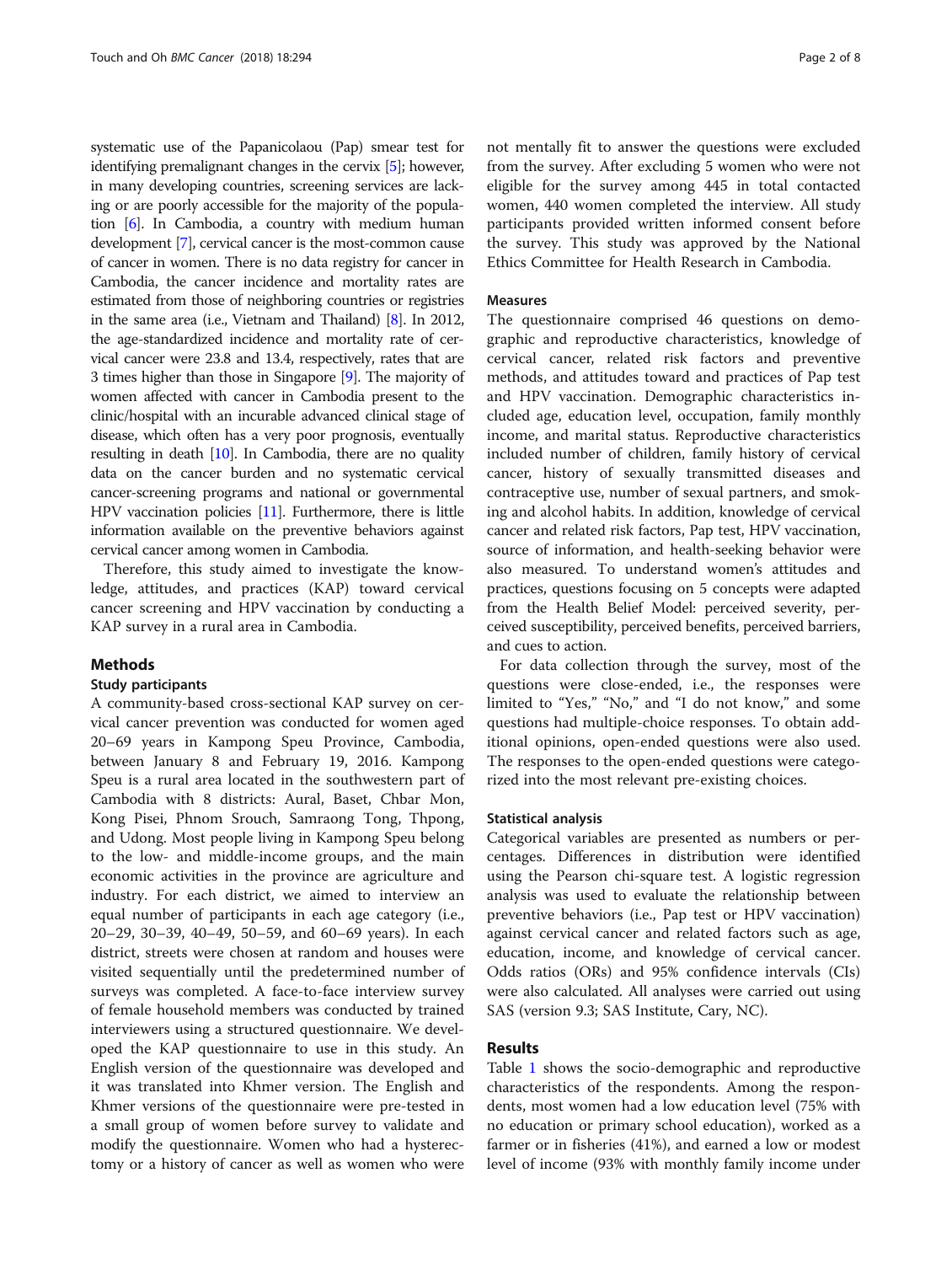| Age (in year)<br>$20 - 29$<br>88<br>$30 - 39$<br>88<br>$40 - 49$<br>88<br>$50 - 59$<br>88<br>$60 - 69$<br>88<br>Education<br>No school<br>125<br>Primary school<br>205<br>≥ Secondary school<br>110<br>Occupation<br>Self-employed<br>60<br>62<br>Factory worker<br>Housewife/unemployed<br>114<br>Farmer/Fishery<br>180<br>Others <sup>a</sup><br>24<br>Family income, monthly<br>Low (US\$ 0-124)<br>192<br>Middle (US\$ (125-374)<br>216<br>High (≥US\$ 375)<br>32<br>Marital status<br>Married<br>356<br>Singleb<br>84.0<br>Number of children<br>No children<br>19<br>1 or 2 children<br>119<br>3 or 4 children<br>275<br>Mean (SD)<br>$2.6 \pm 0.5$<br>Family history of cervical cancer<br>No<br>178<br>Yes<br>9<br>Do not know<br>253<br>History of sexually transmitted diseases<br>No<br>355<br>Yes<br>14<br>Do not know<br>71 | Number<br>Percent |
|------------------------------------------------------------------------------------------------------------------------------------------------------------------------------------------------------------------------------------------------------------------------------------------------------------------------------------------------------------------------------------------------------------------------------------------------------------------------------------------------------------------------------------------------------------------------------------------------------------------------------------------------------------------------------------------------------------------------------------------------------------------------------------------------------------------------------------------|-------------------|
|                                                                                                                                                                                                                                                                                                                                                                                                                                                                                                                                                                                                                                                                                                                                                                                                                                          |                   |
|                                                                                                                                                                                                                                                                                                                                                                                                                                                                                                                                                                                                                                                                                                                                                                                                                                          | 20.0              |
|                                                                                                                                                                                                                                                                                                                                                                                                                                                                                                                                                                                                                                                                                                                                                                                                                                          | 20.0              |
|                                                                                                                                                                                                                                                                                                                                                                                                                                                                                                                                                                                                                                                                                                                                                                                                                                          | 20.0              |
|                                                                                                                                                                                                                                                                                                                                                                                                                                                                                                                                                                                                                                                                                                                                                                                                                                          | 20.0              |
|                                                                                                                                                                                                                                                                                                                                                                                                                                                                                                                                                                                                                                                                                                                                                                                                                                          | 20.0              |
|                                                                                                                                                                                                                                                                                                                                                                                                                                                                                                                                                                                                                                                                                                                                                                                                                                          |                   |
|                                                                                                                                                                                                                                                                                                                                                                                                                                                                                                                                                                                                                                                                                                                                                                                                                                          | 28.4              |
|                                                                                                                                                                                                                                                                                                                                                                                                                                                                                                                                                                                                                                                                                                                                                                                                                                          | 46.5              |
|                                                                                                                                                                                                                                                                                                                                                                                                                                                                                                                                                                                                                                                                                                                                                                                                                                          | 25.0              |
|                                                                                                                                                                                                                                                                                                                                                                                                                                                                                                                                                                                                                                                                                                                                                                                                                                          |                   |
|                                                                                                                                                                                                                                                                                                                                                                                                                                                                                                                                                                                                                                                                                                                                                                                                                                          | 13.6              |
|                                                                                                                                                                                                                                                                                                                                                                                                                                                                                                                                                                                                                                                                                                                                                                                                                                          | 14.0              |
|                                                                                                                                                                                                                                                                                                                                                                                                                                                                                                                                                                                                                                                                                                                                                                                                                                          | 25.9              |
|                                                                                                                                                                                                                                                                                                                                                                                                                                                                                                                                                                                                                                                                                                                                                                                                                                          | 40.9              |
|                                                                                                                                                                                                                                                                                                                                                                                                                                                                                                                                                                                                                                                                                                                                                                                                                                          | 5.4               |
|                                                                                                                                                                                                                                                                                                                                                                                                                                                                                                                                                                                                                                                                                                                                                                                                                                          |                   |
|                                                                                                                                                                                                                                                                                                                                                                                                                                                                                                                                                                                                                                                                                                                                                                                                                                          | 43.6              |
|                                                                                                                                                                                                                                                                                                                                                                                                                                                                                                                                                                                                                                                                                                                                                                                                                                          | 49.0              |
|                                                                                                                                                                                                                                                                                                                                                                                                                                                                                                                                                                                                                                                                                                                                                                                                                                          | 7.3               |
|                                                                                                                                                                                                                                                                                                                                                                                                                                                                                                                                                                                                                                                                                                                                                                                                                                          |                   |
|                                                                                                                                                                                                                                                                                                                                                                                                                                                                                                                                                                                                                                                                                                                                                                                                                                          | 80.9              |
|                                                                                                                                                                                                                                                                                                                                                                                                                                                                                                                                                                                                                                                                                                                                                                                                                                          | 19.0              |
|                                                                                                                                                                                                                                                                                                                                                                                                                                                                                                                                                                                                                                                                                                                                                                                                                                          |                   |
|                                                                                                                                                                                                                                                                                                                                                                                                                                                                                                                                                                                                                                                                                                                                                                                                                                          | 4.6               |
|                                                                                                                                                                                                                                                                                                                                                                                                                                                                                                                                                                                                                                                                                                                                                                                                                                          | 28.8              |
|                                                                                                                                                                                                                                                                                                                                                                                                                                                                                                                                                                                                                                                                                                                                                                                                                                          | 66.5              |
|                                                                                                                                                                                                                                                                                                                                                                                                                                                                                                                                                                                                                                                                                                                                                                                                                                          |                   |
|                                                                                                                                                                                                                                                                                                                                                                                                                                                                                                                                                                                                                                                                                                                                                                                                                                          |                   |
|                                                                                                                                                                                                                                                                                                                                                                                                                                                                                                                                                                                                                                                                                                                                                                                                                                          | 40.4              |
|                                                                                                                                                                                                                                                                                                                                                                                                                                                                                                                                                                                                                                                                                                                                                                                                                                          | 2.0               |
|                                                                                                                                                                                                                                                                                                                                                                                                                                                                                                                                                                                                                                                                                                                                                                                                                                          | 57.5              |
|                                                                                                                                                                                                                                                                                                                                                                                                                                                                                                                                                                                                                                                                                                                                                                                                                                          |                   |
|                                                                                                                                                                                                                                                                                                                                                                                                                                                                                                                                                                                                                                                                                                                                                                                                                                          | 80.6              |
|                                                                                                                                                                                                                                                                                                                                                                                                                                                                                                                                                                                                                                                                                                                                                                                                                                          | 3.1               |
|                                                                                                                                                                                                                                                                                                                                                                                                                                                                                                                                                                                                                                                                                                                                                                                                                                          | 16.1              |
| Contraceptive use                                                                                                                                                                                                                                                                                                                                                                                                                                                                                                                                                                                                                                                                                                                                                                                                                        |                   |
| No<br>292                                                                                                                                                                                                                                                                                                                                                                                                                                                                                                                                                                                                                                                                                                                                                                                                                                | 66.3              |
| Yes<br>148                                                                                                                                                                                                                                                                                                                                                                                                                                                                                                                                                                                                                                                                                                                                                                                                                               | 33.6              |
| Smoking habit                                                                                                                                                                                                                                                                                                                                                                                                                                                                                                                                                                                                                                                                                                                                                                                                                            |                   |
| Never smoked<br>437                                                                                                                                                                                                                                                                                                                                                                                                                                                                                                                                                                                                                                                                                                                                                                                                                      | 99.3              |
| Current/former smoker<br>3                                                                                                                                                                                                                                                                                                                                                                                                                                                                                                                                                                                                                                                                                                                                                                                                               | 0.6               |

<span id="page-2-0"></span>Table 1 Socio-demographic and reproductive characteristics of women included in the study  $(N = 440)$ 

Table 1 Socio-demographic and reproductive characteristics of women included in the study  $(N = 440)$  (Continued)

| Variables                         | Number | Percent |  |
|-----------------------------------|--------|---------|--|
| Alcohol drinking                  |        |         |  |
| No                                | 345    | 78.5    |  |
| Sometimes                         | 94     | 21.4    |  |
| Number of lifetime sexual partner |        |         |  |
| None                              | 26     | 5.9     |  |
| $1$ or $2$                        | 403    | 91.6    |  |
| $\geq$ 3                          | 11     | 2.5     |  |

<sup>a</sup>student, labor, school teacher, employee of private company, head of village, accountant and midwifery

bunmarried, divorced, separated and widowed

375 US dollar). Most women were married (81%) with 3 or more children (67%), were non-smokers (99%), were non-alcohol drinkers (79%), and had 1 or 2 sexual partners (94%).

Table [2](#page-3-0) shows women's KAP toward cervical cancer and the Pap test. Most women had ever heard about cervical cancer (74%), but a limited number of women had ever heard about the Pap test (34%). Many women (46%) were aware that having multiple sex partners is a risk factor for cervical cancer, but only 2% of women were aware that HPV infection too was a risk factor for cervical cancer. Many women (85%) were aware that cervical cancer is a serious disease, but only 7% of women ever underwent a Pap test, as they had no symptom and believed that the Pap test was not necessary. Further, 74.3% of women were willing to undergo a Pap test. After adjustment, our results showed that women of younger age (P for trend < 0.001) and with knowledge of the Pap test (OR = 1.8;  $95\%$  CI: 1.0–3.1) were more likely to be willing to undergo a Pap test (Table [4\)](#page-5-0).

Table [3](#page-4-0) shows women's KAP towards HPV infection and vaccination. Few women (8.6%) were aware that HPV infection is transmitted by sexual contact, and 35.2% of women were aware that cervical cancer is preventable by vaccination. Only 6 women (1.3%) received an HPV vaccination and 62% of women were willing to receive vaccination for themselves as well as their daughters. The high cost of vaccination and lack of knowledge about the vaccine were the most important barriers to HPV vaccination. Women of a younger age and those who were married were more likely to be willing to receive the vaccination (Table [4](#page-5-0)).

#### **Discussion**

In Cambodia, cervical cancer is the most-common cause of cancer in women. There is no data registry for cancer in Cambodia, the cancer incidence and mortality rates are estimated from those of neighboring countries or registries in the same area (i.e., Vietnam and Thailand).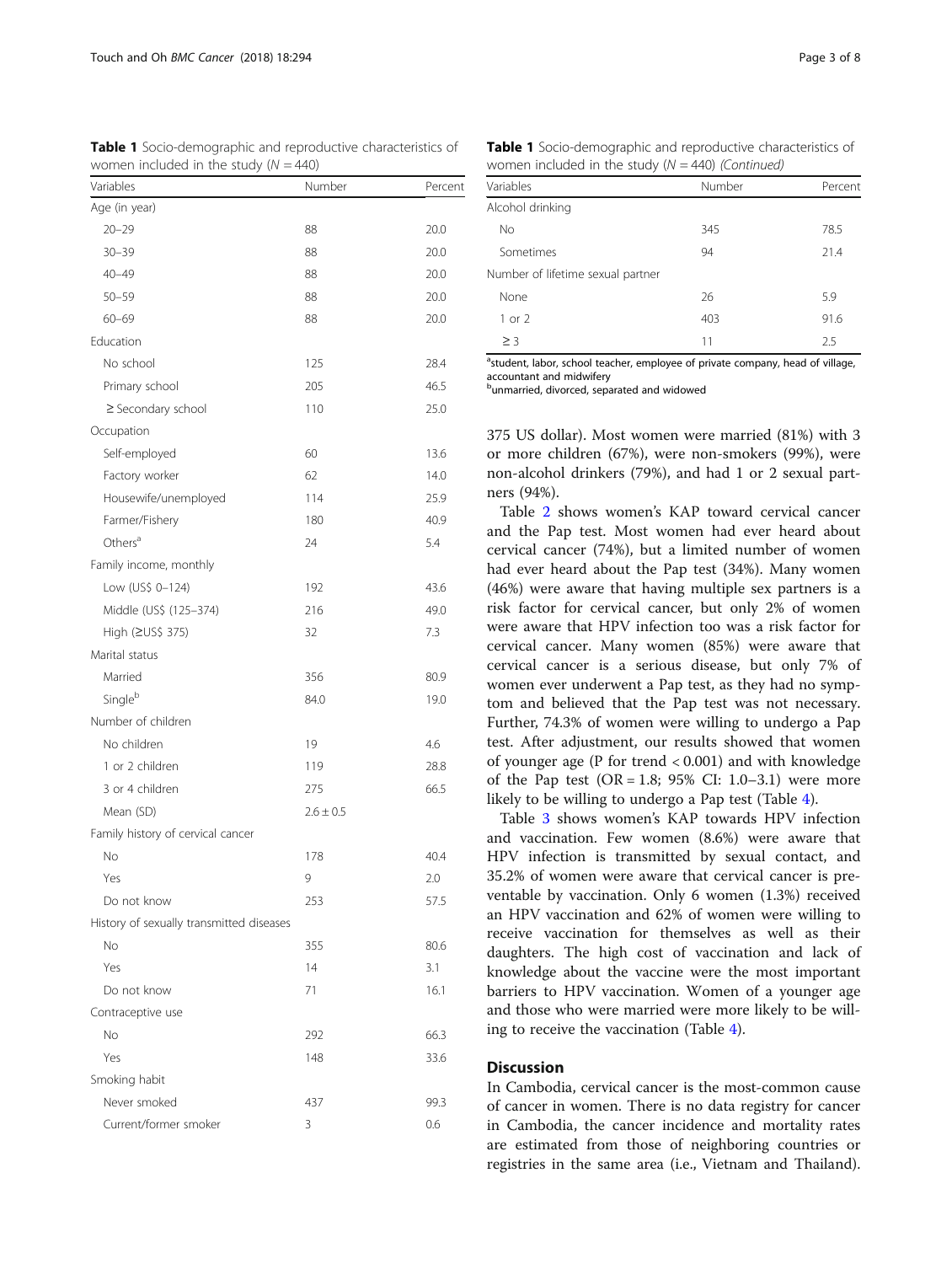<span id="page-3-0"></span>Table 2 Knowledge, attitude, and practice toward cervical cancer and Papanicolaou test in women included in the study  $(N = 440)$ 

| Variables                                             | Number | Percent |
|-------------------------------------------------------|--------|---------|
| Had ever heard about cervical cancer                  |        |         |
| No                                                    | 114    | 25.9    |
| Yes                                                   | 326    | 74.0    |
| Had ever heard about the Pap test                     |        |         |
| <b>No</b>                                             | 288    | 65.6    |
| Yes                                                   | 151    | 34.4    |
| Information source                                    |        |         |
| From a medical staffs or a hospital                   | 15     | 9.8     |
| Radio, TV newspaper                                   | 60     | 39.4    |
| Others <sup>a</sup>                                   | 77     | 50.6    |
| Cervical cancer can be detected early by<br>screening |        |         |
| No                                                    | 256    | 58.2    |
| Yes                                                   | 184    | 41.8    |
| The most important risk factor of cervical<br>cancer  |        |         |
| Having many sexual partner                            | 204    | 46.3    |
| Having many child birth                               | 57     | 12.9    |
| Smoking                                               | 31     | 7.0     |
| Old age                                               | 10     | 2.2     |
| Human papilloma virus                                 | 8      | 1.8     |
| Alcohol drinking                                      | 7      | 1.5     |
| Do not know                                           | 123    | 27.9    |
| The optimal frequency of the Pap test                 |        |         |
| Every 3 year                                          | 89     | 20.2    |
| When symptom appears                                  | 70     | 15.9    |
| Every 1 or 2 years                                    | 67     | 15.2    |
| From age 30 with 3 to 5 years interval                | 38     | 8.6     |
| Every 6 months                                        | 15     | 3.4     |
| Once in a lifetime at any age                         | 6      | 1.3     |
| Don't know                                            | 155    | 35.2    |
| Cervical cancer is a fatal disease                    |        |         |
| No                                                    | 66     | 15.0    |
| Serious but curable disease                           | 143    | 32.5    |
| Very fatal disease                                    | 231    | 52.5    |
| Health seeking behavior when symptom<br>appears       |        |         |
| Go to health center                                   | 236    | 53.6    |
| Consult with doctor immediately                       | 93     | 21.1    |
| Visit Reproductive Health Association of<br>Cambodia  | 58     | 13.1    |
| Got to a traditional healer                           | 23     | 5.2     |
| Others <sup>b</sup>                                   | 30     | 6.8     |
|                                                       |        |         |

Table 2 Knowledge, attitude, and practice toward cervical cancer and Papanicolaou test in women included in the study  $(N = 440)$  (Continued)

| Number | Percent |  |
|--------|---------|--|
|        |         |  |
| 409    | 92.9    |  |
| 31     | 7.0     |  |
|        |         |  |

<sup>a</sup>family member, relative, friend, school, NGO, missionary, lecture and health magazine

**b**Oriental medicine, village nurse

The GLOBOCAN, a major source of cancer incidence and mortality worldwide provided by the International Agency for Research on Cancer and World Health Organization, estimated the incidence rate in Cambodia as the mean average of the incidence rates from: 1) Sexand age-specific incidence in all sites from Viet Nam, Ho Chi Min City (2006–2010) partitioned by site and age using proportions from Phnom Penh Cancer Registry (2001–2003); 2) Simple mean of the rates from Thailand, Ubon Ratchathani (2004–2006) and Rayong (2004–2006) cancer registries [\[8](#page-7-0)]. The mortality was estimated from national cancer incidence estimates using modeled survival. In 2012, the estimated age-standardized incidence and mortality rate of cervical cancer in Cambodia were 23.8 and 13.4, respectively [[9\]](#page-7-0).

In many developing countries, women's knowledge of cervical cancer and preventive measures is limited. In addition, the screening rate of cervical cancer is low in low-income countries. For example, studies have reported that only 13–29% of women in North Korea [[12\]](#page-7-0) and 28% in Gabon [\[13](#page-7-0)] are aware of cervical cancer screening, and 15% of women in India [\[14](#page-7-0)], 26% in Malaysia [[15](#page-7-0)], 32% in Nepal [\[16\]](#page-7-0), and 36% in Thailand [[17\]](#page-7-0) are aware of the HPV vaccine.

In this study, 74% of study women living in Kampong Speu, Cambodia, had ever heard about cervical cancer, 34% of women had ever heard about the Pap test, and only 7% of women ever underwent a Pap test. These findings show that the level of knowledge about cervical cancer screening remains low among this population, which can explain why most patients with cervical cancer present to the clinic late with an advanced stage of disease. Education the public about the cervical cancer is low. Cultural norms often prevent women from speaking up or seeking treatment if they do not have any symptoms. Women get a screening at local health centers, but must be referred to a district hospital for treatment. Both primary national hospitals offering oncology treatment are located only in capital, Phnom Penh [[10](#page-7-0)].

In this study, we also found that 39% of respondents listed the city media (radio/television), followed by medical staffs/hospital (10%), as their source of information of the Pap test. In addition, a majority of the participants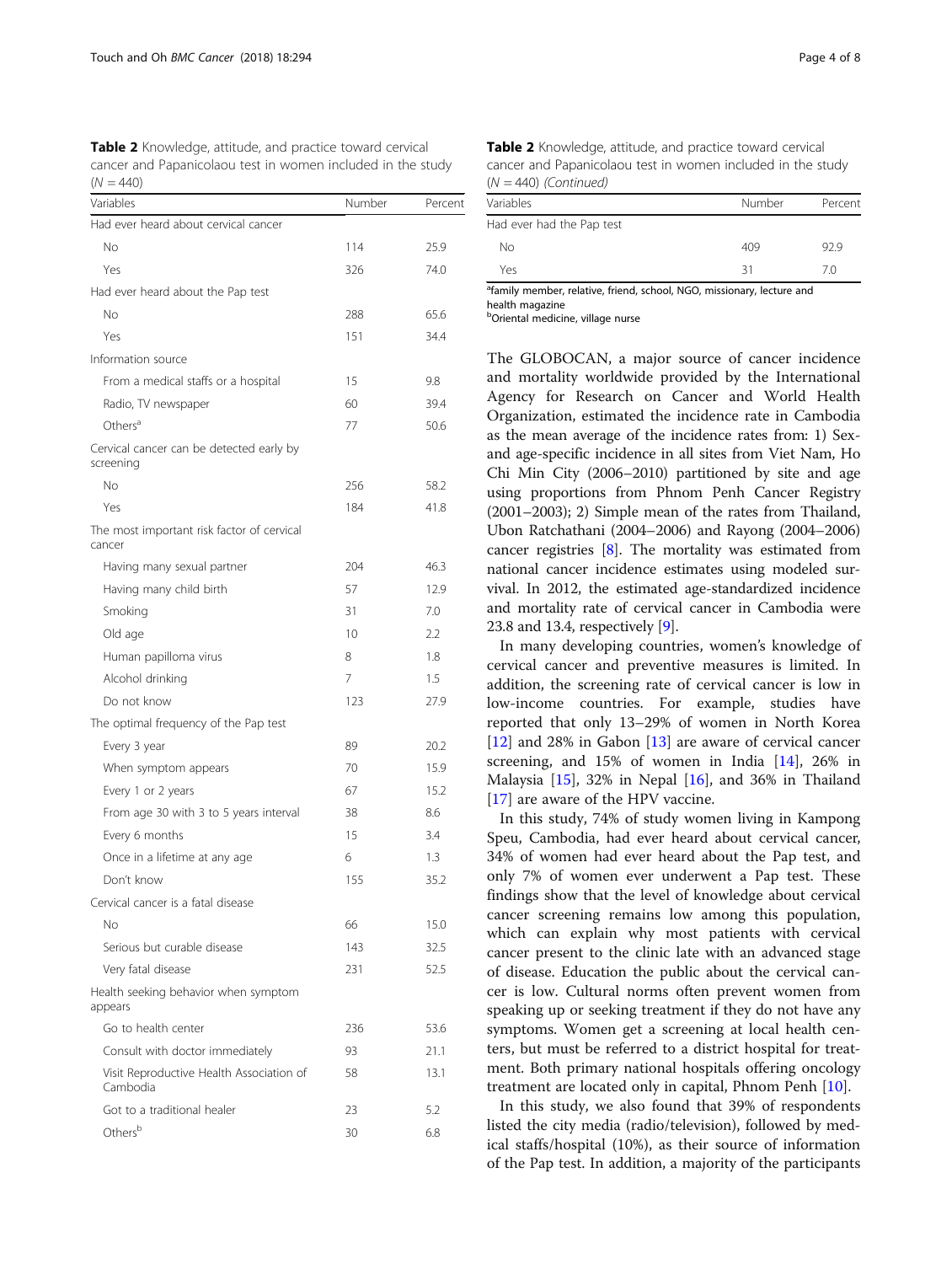<span id="page-4-0"></span>Table 3 Knowledge, attitude, and practice toward human papillomavirus and vaccination in women included in the study  $(N - 440)$ 

| Variables                                                    | Number         | Percent |
|--------------------------------------------------------------|----------------|---------|
| HPV infection is transmitted by sexual contact               |                |         |
| Νo                                                           | 402            | 91.3    |
| Yes                                                          | 38             | 8.6     |
| Cervical cancer is preventable by vaccination                |                |         |
| No                                                           | 285            | 64.7    |
| Yes                                                          | 155            | 35.2    |
| Had done the HPV vaccination                                 |                |         |
| No                                                           | 434            | 98.6    |
| Yes                                                          | 6              | 1.3     |
| Willingness to be vaccinated against HPV,<br>for free        |                |         |
| No                                                           | 89             | 20.2    |
| Yes                                                          | 273            | 62.0    |
| Do not know                                                  | 78             | 17.7    |
| Willingness to be vaccinated against HPV, by<br>your payment |                |         |
| <b>No</b>                                                    | 164            | 37.2    |
| Yes                                                          | 157            | 35.6    |
| Do not know                                                  | 119            | 27.0    |
| Willingness to pay for the HPV vaccine, per<br>shot          |                |         |
| Mean (USD)                                                   | $20.5 \pm 8.1$ |         |
| Willingness to vaccinate your daughter<br>against HPV        |                |         |
| No                                                           | 21             | 4.7     |
| Yes                                                          | 273            | 62.0    |
| Do not know                                                  | 146            | 33.1    |
| The biggest reason for not having the<br>HPV vaccination     |                |         |
| High cost                                                    | 93             | 32.7    |
| Lack of knowledge about HPV                                  | 71             | 25.0    |
| Don't know where to get HPV vaccine                          | 13             | 4.5     |
| Don't trust vaccine safety                                   | 15             | 5.2     |
| No risk as not exposed to sexual contact                     | 10             | 3.5     |
| Others <sup>a</sup>                                          | 82             | 28.8    |
| The best time to be vaccinated against HPV                   |                |         |
| Before sexual contact                                        | 182            | 41.3    |
| After sexual contact or child birth                          | 44             | 10.0    |
| After marriage or at any time                                | 38             | 8.6     |
| Do not know                                                  | 176            | 40.0    |

<sup>a</sup>Too old to be vaccinated, healthy, afraid of injection, husband not allows injection

reported having either a radio or television in their homes, which shows that the media plays an important role in disseminating health educational information. Therefore, there is need for a health-education program about cervical cancer that incorporates the media through diverse channels; such a program could be very impactful. Furthermore, given that the second mostcommon source was hospitals/medical staff, access to healthcare should be improved in the future. According to a WHO's report, the availability of public health facilities has increased in Cambodia. There have been significant increases in the proportion of women attending antenatal care visits, and delivering at health facilities [[18\]](#page-7-0). Improved availability of and demand for skilled maternity care can be an opportunity to provide information on Pap test.

With regard to risk factors, 47 and 2% of women reported multiple sexual partners and HPV infection, respectively, as the most important risk factors of cervical cancer. According to a systematic review, which included 39 studies across 11 countries, overall knowledge of the general public about HPV infection is poor, and the findings support our results [\[19](#page-7-0)].

In general, the poor uptake of the Pap test could be explained by the fact that people worldwide do not usually undergo health checkups until they experience health problems; therefore, the absence of systematic and active promotion of a screening program in the country may contribute to low utilization of the Pap test. Furthermore, in Cambodia, there is no organized cervical cancer-screening program. Although HPV vaccination has been introduced into two provinces – Svay Rieng and Siem Reap - as part of the demonstration project very recently, they have not been implemented in the national immunization program [[11\]](#page-7-0). In addition, healthcare resources for screening, evaluating, and treating abnormal cases (including trained health personnel, hospitals, and clinics for quality cytological testing) are limited in Cambodia. Nevertheless, this study shows that the women of Cambodia were highly willing to undergo the Pap test (74% of the participants). We did not provide an active education in Pap test during the survey. However, the respondents came to know about Pap test through the survey (informed consents and introduction to the study purpose, etc). The study participants had little chance to meet health workers so they gladly consulted the interviewers who are trained nurses about their health issues. Although the knowledge on cervical cancer and preventive measures were low, their willingness to prevent disease was so high. Therefore, interventions should be targeted toward improving access to screening for cervical cancer. Further, 52% of women were not aware that the Pap test should be performed regularly and believed that it is needed only when a symptom appears or once in a lifetime at any age. This misconception may help explain the low uptake of the Pap test (7%) among women in this study,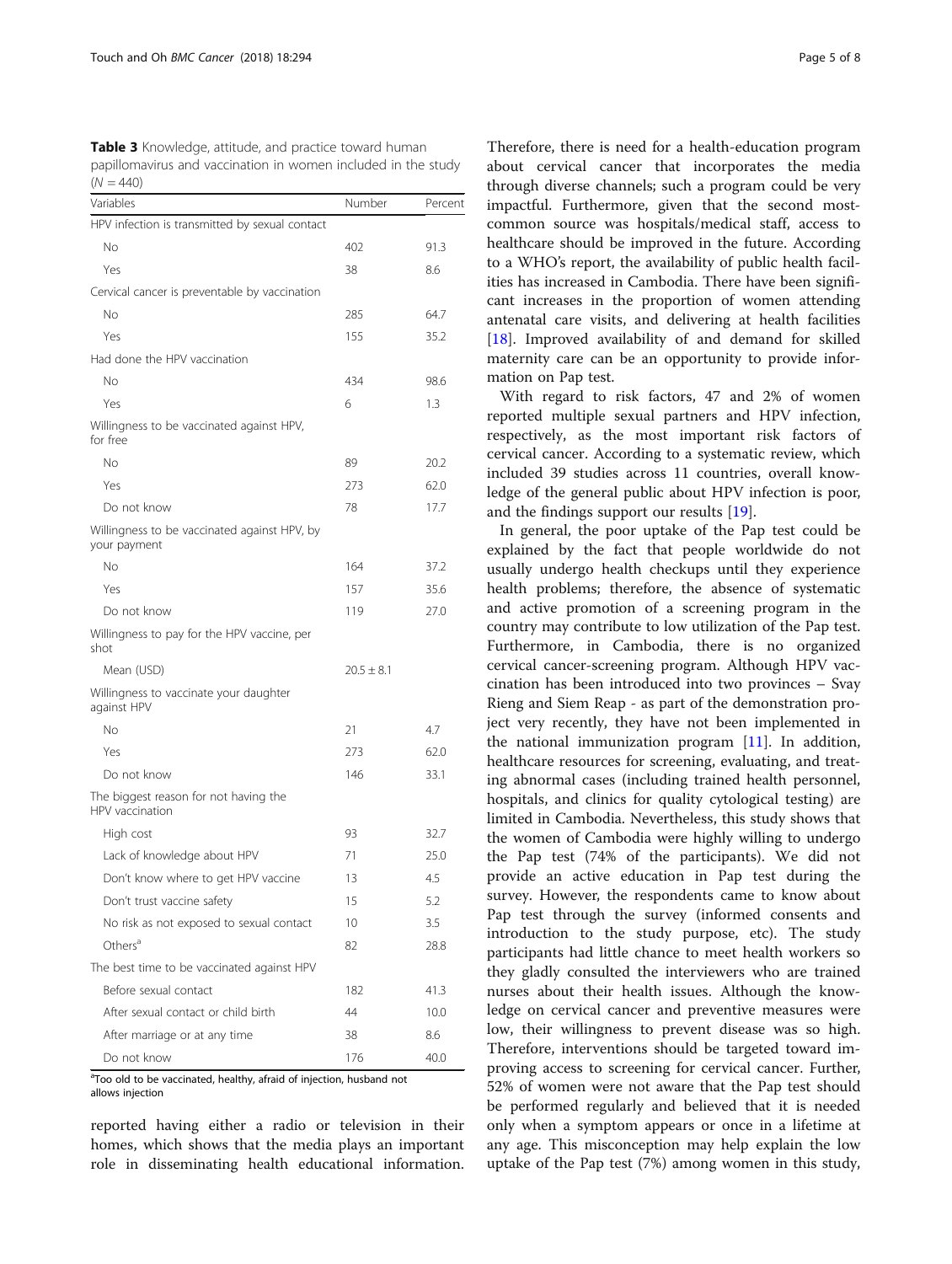<span id="page-5-0"></span>

| Table 4 Odds ratios and 95% confidence intervals of willingness to undergo a Papanicolaou test and human papillomavirus |  |
|-------------------------------------------------------------------------------------------------------------------------|--|
| vaccination according to selected variables among women included in the study ( $N = 400$ )                             |  |

| Selected Variables                   | Total <sup>+</sup> | Willingness<br>to do<br>Pap-test | Crude OR<br>$(95\%CI)$ | Adjusted<br>OR <sup>a</sup> (95%Cl) | Willingness to<br>be vaccinated<br>against HPV | Crude OR<br>(95% CI) | Adjusted OR <sup>a</sup><br>(95% CI) |
|--------------------------------------|--------------------|----------------------------------|------------------------|-------------------------------------|------------------------------------------------|----------------------|--------------------------------------|
| Age (in years)                       |                    |                                  |                        |                                     |                                                |                      |                                      |
| $60 - 69$                            | 88 (20.0)          | 47 (53.4)                        | Ref                    | Ref                                 | 19 (21.6)                                      | Ref                  | Ref                                  |
| $20 - 29$                            | 88 (20.0)          | 73 (82.9)                        | $4.2$ $(2.1 - 8.5)$    | $3.2(1.0-10.1)$                     | 81 (92.0)                                      | 42.0 (16.6-105.8)    | 76.7 (19.2-306.5)                    |
| $30 - 39$                            | 88 (20.0)          | 76 (86.3)                        | $5.5(2.6 - 11.5)$      | $4.4(1.8-11.0)$                     | 70 (79.5)                                      | $14.1 (6.8 - 29.1)$  | 24.8 (7.8-79.0)                      |
| $40 - 49$                            | 88 (20.0)          | 71 (80.7)                        | $3.6(1.8 - 7.1)$       | $3.5(1.6 - 7.5)$                    | 59 (67.0)                                      | $7.3$ $(3.7-14.5)$   | $15.9(5.1-49.5)$                     |
| $50 - 59$                            | 88 (20.0)          | 60 (68.2)                        | $1.8(1.0-3.4)$         | $1.8(0.9-3.5)$                      | 45 (51.1)                                      | $3.8(1.9 - 7.3)$     | $6.8$ $(2.2 - 20.9)$                 |
|                                      |                    |                                  |                        | $p$ -trend <.0001                   |                                                |                      | $P$ -trend<.0001                     |
| Education                            |                    |                                  |                        |                                     |                                                |                      |                                      |
| No school                            | 125 (28.4)         | 80 (64.0)                        | Ref                    | Ref                                 | 59 (47.2)                                      | Ref                  | Ref                                  |
| Primary school                       | 205 (46.6)         | 158 (77.1)                       | $1.8(1.1 - 3.0)$       | $1.4(0.8-2.4)$                      | 127 (61.9)                                     | $1.8(1.1-2.8)$       | $1.1(0.6-2.3)$                       |
| ≥ Secondary school                   | 110(25)            | 89 (80.9)                        | $2.3(1.3-4.3)$         | $1.0(0.4 - 2.4)$                    | 88 (80.0)                                      | $4.4(2.4 - 8.0)$     | $0.9(0.3-2.5)$                       |
|                                      |                    |                                  |                        | $p$ -trend = 0.331                  |                                                |                      | $P$ -trend = 0.199                   |
| Occupation                           |                    |                                  |                        |                                     |                                                |                      |                                      |
| Housewife/unemployed                 | 114 (25.9)         | 78 (68.4)                        | Ref                    | Ref                                 | 58 (50.9)                                      | Ref                  | Ref                                  |
| Self-employed                        | 60 (13.6)          | 47 (78.3)                        | $1.7(0.8-3.4)$         | $0.9(0.3 - 2.4)$                    | 43 (71.7)                                      | $2.4(1.2 - 4.8)$     | $1.5(0.5-4.3)$                       |
| Factory worker                       | 62(14.1)           | 52 (83.9)                        | $2.4(1.1-5.3)$         | $0.9(0.3-2.7)$                      | 52 (83.9)                                      | $5.0(2.3 - 10.8)$    | $1.6(0.5-4.8)$                       |
| Farmer/Fishery                       | 180 (40.9)         | 133 (73.9)                       | $1.3(0.7-2.1)$         | $1.2(0.7-2.2)$                      | 101 (56.1)                                     | $1.2(0.8-1.9)$       | $1.2(0.5-2.5)$                       |
| Other <sup>b</sup>                   | 24(5.4)            | 17 (70.8)                        | $1.1(0.4 - 3.0)$       | $0.5(0.0-2.7)$                      | 20 (83.3)                                      | $4.8(1.5-15.0)$      | $2.9(0.6 - 14.1)$                    |
| Family Income/monthly                |                    |                                  |                        |                                     |                                                |                      |                                      |
| Low (US\$ 0-124)                     | 192 (43.6)         | 127(66.1)                        | Ref                    | Ref                                 | 92 (47.9)                                      | Ref                  | Ref                                  |
| Middle (US\$ (125-374)               | 216 (49.1)         | 173 (80.1)                       | $2.0(1.3-3.2)$         | $1.1(0.6-2.0)$                      | 160 (74.1)                                     | $3.1 (2.0 - 4.7)$    | $1.0(0.5-2.1)$                       |
| High (≥US\$ 375)                     | 32(7.3)            | 27 (84.2)                        | $2.7(1.0 - 7.5)$       | $1.3(0.4-4.9)$                      | 22 (68.7)                                      | $2.3(1.0-5.3)$       | $0.5(0.1-1.9)$                       |
|                                      |                    |                                  |                        | $p$ -trend = 0.610                  |                                                |                      | $P$ -trend = 0.714                   |
| Marital Status                       |                    |                                  |                        |                                     |                                                |                      |                                      |
| Single                               | 84 (19.1)          | 50 (59.5)                        | Ref                    | Ref                                 | 41 (48.8)                                      | Ref                  | Ref                                  |
| Married                              | 356 (80.9)         | 277 (77.8)                       | $2.3(1.4-3.9)$         | $1.7(0.9-3.3)$                      | 233 (65.4)                                     | $1.9(1.2 - 3.2)$     | $2.8(1.3-6.3)$                       |
| Number of Children                   |                    |                                  |                        |                                     |                                                |                      |                                      |
| No children                          | 19(4.6)            | 13 (68.4)                        | Ref                    | Ref                                 | 14(73.7)                                       | Ref                  |                                      |
| 1 or 2 children                      | 119 (28.8)         | 104 (87.4)                       | $3.2(1.0-9.6)$         | $2.3(0.7 - 7.6)$                    | 96 (80.7)                                      | $1.4(0.4-4.5)$       |                                      |
| 3 or 4 children.                     | 275 (66.6)         | 194 (70.5)                       | $1.1(0.4-3.0)$         | $1.1(0.3-3.7)$                      | 141(51.3)                                      | $0.3(0.1-1.0)$       |                                      |
| Had ever heard about Cervical Cancer |                    |                                  |                        |                                     |                                                |                      |                                      |
| No                                   | 114 (25.9)         | 80 (70.2)                        | Ref                    |                                     | 114 (25.9)                                     | Ref                  | Ref                                  |
| Yes                                  | 326 (74.1)         | 247 (75.5)                       | $1.3(0.8-2.1)$         |                                     | 326 (74.1)                                     | $2.1(1.4-3.3)$       | $2.0(1.0-4.2)$                       |
| Had ever heard about Pap test        |                    |                                  |                        |                                     |                                                |                      |                                      |
| No                                   | 288 (65.6)         | 201 (69.8)                       | Ref                    | Ref                                 |                                                |                      |                                      |
| Yes                                  | 151 (34.4)         | 126 (83.4)                       | $2.1(1.3-3.5)$         | $1.8(1.1-3.3)$                      |                                                |                      |                                      |
| Cervical cancer is preventable       |                    |                                  |                        |                                     |                                                |                      |                                      |
| No                                   | 123 (28.0)         | 99 (80.5)                        | Ref                    |                                     | 123 (27.9)                                     | Ref                  | Ref                                  |
| Yes                                  | 317(72.1)          | 228 (71.9)                       | $0.6(0.3-1.0)$         |                                     | 317 (72.0)                                     | $0.5(0.3-0.8)$       | $0.7(0.3-1.5)$                       |
| Cervical cancer is a fatal disease   |                    |                                  |                        |                                     |                                                |                      |                                      |
| No                                   | 66 (15.0)          | 45 (68.2)                        | Ref                    |                                     | 66 (15.0)                                      | Ref                  | Ref                                  |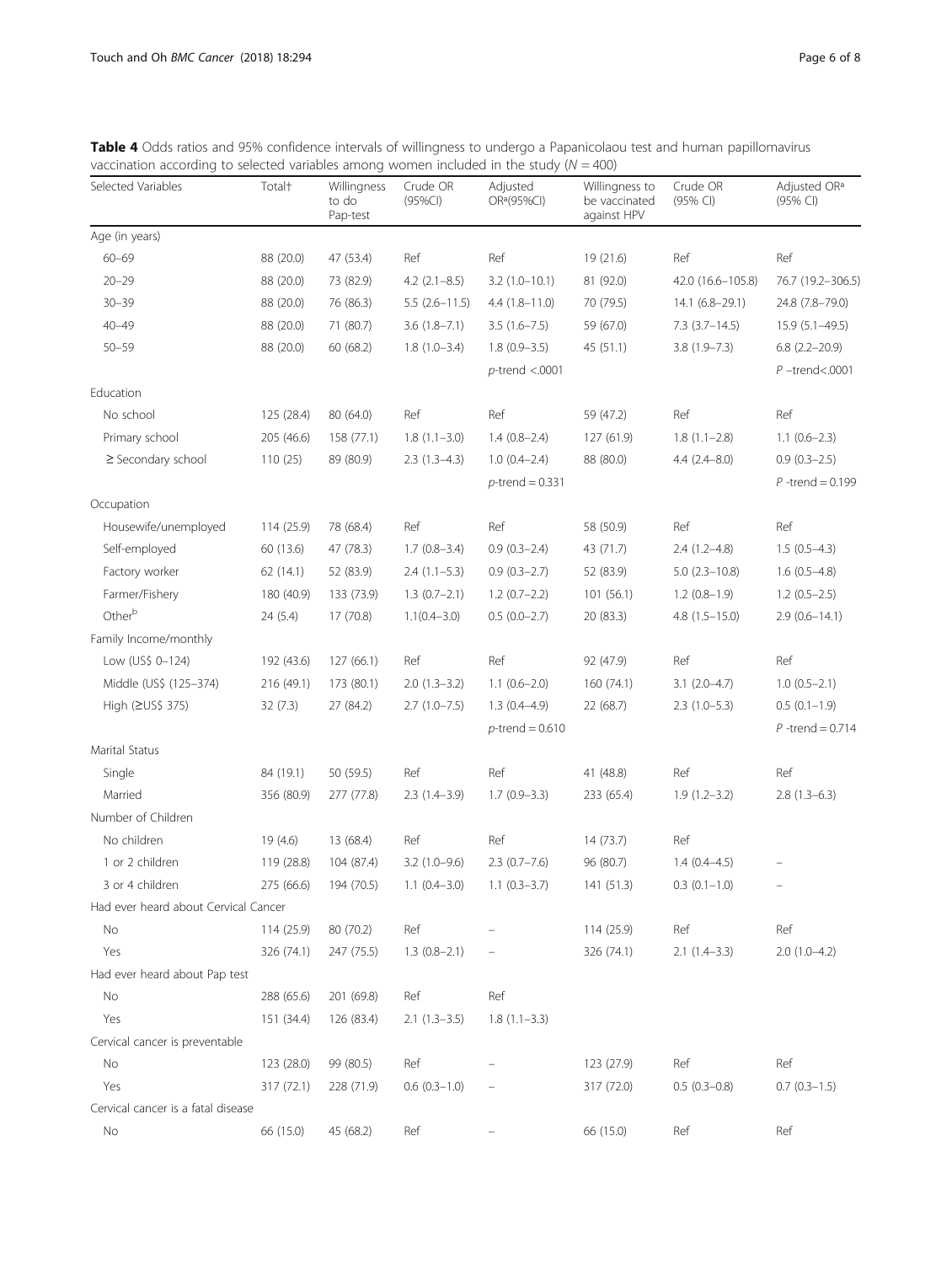| vaccination according to selected variables among women included in the study (N = 400) (Continued) |                    |                                  |                        |                                     |                                                |                      |                                        |
|-----------------------------------------------------------------------------------------------------|--------------------|----------------------------------|------------------------|-------------------------------------|------------------------------------------------|----------------------|----------------------------------------|
| Selected Variables                                                                                  | Total <sup>+</sup> | Willingness<br>to do<br>Pap-test | Crude OR<br>$(95\%CI)$ | Adjusted<br>OR <sup>a</sup> (95%Cl) | Willingness to<br>be vaccinated<br>against HPV | Crude OR<br>(95% CI) | Adjusted OR <sup>a</sup><br>$(95%$ CI) |
| Serious but curable disease                                                                         | 143 (32.5)         | 108 (75.5)                       | $1.4(0.7-2.7)$         | $\overline{\phantom{m}}$            | 143 (32.5)                                     | $2.6(1.4-4.7)$       | $1.7(0.6-4.7)$                         |
| Very fatal disease                                                                                  | 231 (52.5)         | 174 (75.3)                       | $1.4(0.7-2.5)$         | $\qquad \qquad =$                   | 231(52.5)                                      | $1.8(1.0-3.1)$       | $1.7(0.7-4.3)$                         |
| Had ever heard about HPV vaccine                                                                    |                    |                                  |                        |                                     |                                                |                      |                                        |
| No.                                                                                                 |                    |                                  |                        |                                     | 285 (64.7)                                     | Ref                  | Ref                                    |
| Yes                                                                                                 |                    |                                  |                        |                                     | 155(35.2)                                      | $2.6(1.7-4.0)$       | $1.2(0.6-2.4)$                         |
| Cervical cancer can be detected early by screening                                                  |                    |                                  |                        |                                     |                                                |                      |                                        |
| No.                                                                                                 | 40(9.1)            | 27(67.5)                         | Ref                    |                                     |                                                |                      |                                        |
| Yes                                                                                                 | 184 (41.8)         | 146 (79.3)                       | $1.8(0.8-3.9)$         |                                     |                                                |                      |                                        |
| Do not know                                                                                         | 216(49.1)          | 154 (71.3)                       | $1.1(0.5-2.4)$         |                                     |                                                |                      |                                        |
| Number of sexual partner                                                                            |                    |                                  |                        |                                     |                                                |                      |                                        |
| None                                                                                                | 26(5.9)            | 17(65.4)                         | Ref                    |                                     |                                                |                      |                                        |
| 1 to more than 2                                                                                    | 414 (94.1)         | 310 (74.9)                       | $1.5(0.6-3.6)$         |                                     |                                                |                      |                                        |
|                                                                                                     |                    |                                  |                        |                                     |                                                |                      |                                        |

Table 4 Odds ratios and 95% confidence intervals of willingness to undergo a Papanicolaou test and human papillomavirus<br>Unasipation according to selected unfields execute ungers included in the study (Nu 400) (Captinuar) vaccination according to selected variables among women included in the study  $(N = 400)$  (Continued)

<sup>a</sup>Adjusted for significant variables in the unadjusted model

<sup>b</sup>student, labor, school teacher, employee of private company, head of village, accountant and midwifery

Note: Sample size in each variable may not equal due to missing value

and it is critical to raise awareness regarding the importance of regular screening in this population.

HPV vaccination can be an effective method to prevent cervical cancer, especially in a country with limited healthcare resources for screening and treatment. In this study, 35% of women were aware that cervical cancer is preventable by vaccination and 62% of women were willing to receive the HPV vaccine, but only 1% of women had been vaccinated against HPV. The willingness to vaccinate HPV vaccine to their girls was also high (62%). However, high cost and lack of knowledge of HPV vaccination were the biggest barriers to vaccination in this study. Therefore, in order to increase the vaccine coverage in Cambodia, it is important to increase awareness of the HPV vaccine and decrease the cost of the vaccine to make it affordable.

According to the United Nations Population Fund (UNFPA), HPV vaccine was introduced into the routine immunization system in Cambodia since 2017, starting with the two provinces – Svay Rieng and Siem Reap as part of the demonstration project. A total of 4850 girls aged 9-year old residing in Svay Rieng province will receive 2 doses of the vaccine free of charge from health centers and through outreach activities to schools and health centers. The first dose was offered in January while the second dose took place in July 2017. GAVI, the Vaccine Alliance has provided financial support to purchase the HPV vaccine while WHO, UNICEF, UNFPA and other stakeholders have actively advocated for its inclusion into the national vaccination program [\[19\]](#page-7-0).

Despite our important findings, this study has a several potential limitations. First, the sample size was

modest ( $N = 440$ ), and the results from this study cannot be generalized to all Cambodian women. According to census data in 2008, the actual proportion of women in the study area is high in young age group (20–29 years old) and decreases followed by age. However, in considering with statistical power in old age groups which are more affected age group by cervical cancer, same number of study participants (i.e. oversampling in old age groups) was recruited in each age category. Second, some of the questions might be leading. For example, "Do you think cervical cancer can be detected early by screening?" may lead more positive answer than a more neutral question such as "Can cervical cancer be detected through screening?" The questionnaire was asked in Cambodian language, Khmer, and the actual meaning and tone might vary by interviewer. Third, some of the confidence intervals in the results are very wide because of the small sample size. When interpret the results with large confidence interval, p-for-trend should also be considered. Lastly, some respondents may not be able to clearly distinguish between gynecological examination and a Pap test, and the frequency of the Pap test may have been overestimated. Thus, large-scale studies among Cambodian women regarding KAP toward cervical cancer prevention are needed in the future.

Nonetheless, this study has many strengths. For example, this is the first study conducted in the community to investigate women's KAP toward cervical cancer prevention in Cambodia. In addition, this study also had a very high response rate (100%). This is most likely because the women contacted had an opportunity to receive advice about their health concerns from trained health personnel, and the